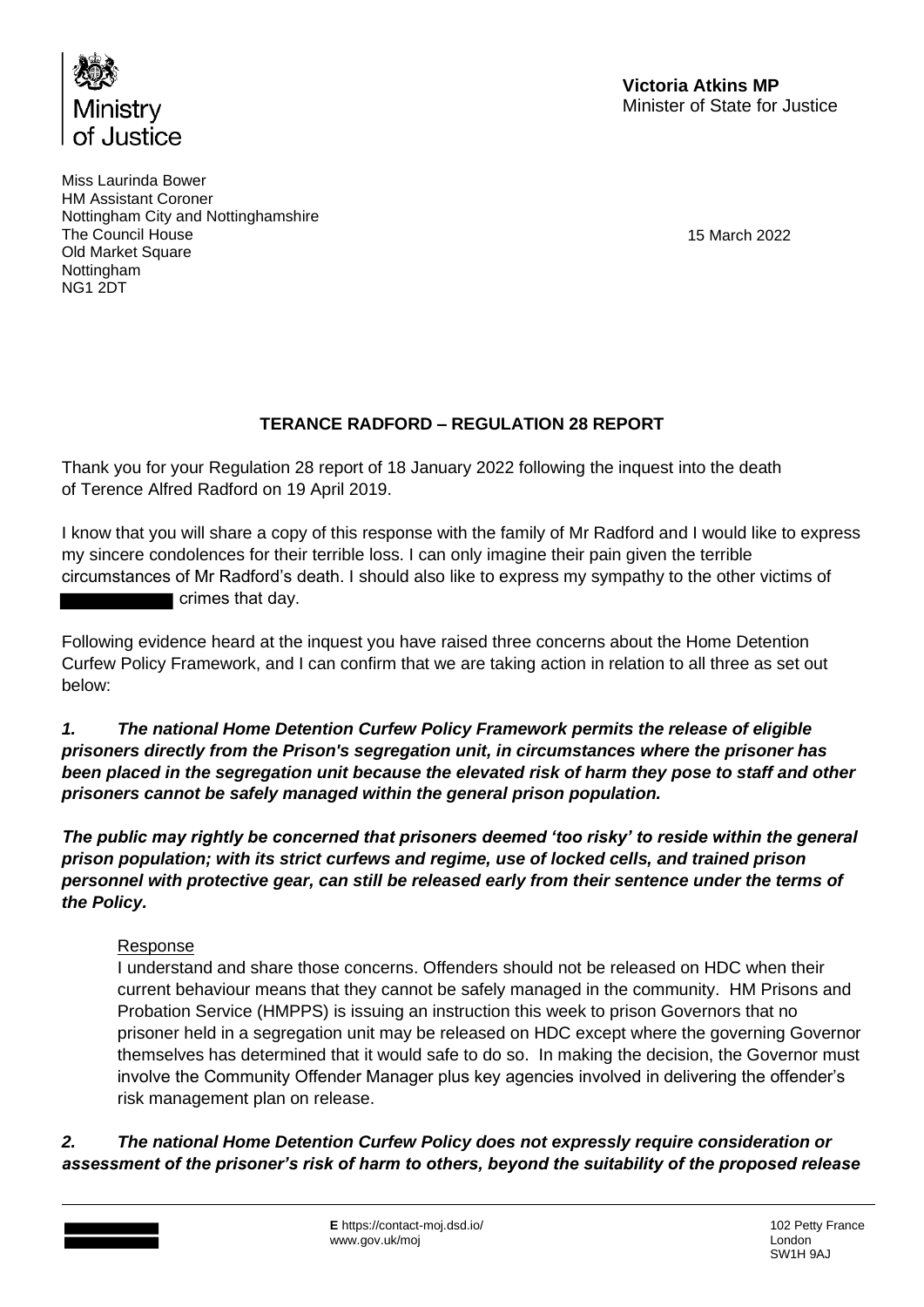# *address. If a broader assessment of risk of harm to others is anticipated by the Policy, there is no guidance on who should complete the assessment (singular or multi-agency input), when it should be completed, and what factors ought to be considered as part of that assessment.*

#### Response:

The HDC Policy Framework will be amended to ensure that consideration for HDC takes into account the risks presented overall, and not just to those at the address.

It is important to understand that whilst the HDC Policy Framework focuses on HDC, all HDC eligible offenders are subject to routine risk management planning applicable to offenders serving standard determinate sentences with automatic release dates (which are, on average, around three months after the HDC date). Release planning and risk management in such cases begins with a start of sentence assessment under the Offender Assessment System (OASys). It is in OASys that risk of serious harm, risk of re-offending and linked risk factors are identified, interventions are put into a sentence plan to reduce risk of harm and reoffending, and a risk management plan is created.

Annual reviews and pre-release work by prison and probation staff should ensure that sentence plan work is progressed, and risk is re-assessed accordingly. Six to nine months prior to automatic release the risk management plan is reviewed with the perspective of the approaching release date. As part of release planning, key issues are identified, which will include accommodation needs, requirements for mental health treatment or substance misuse services and whether referral to the multi-agency public protection arrangements (MAPPA) is necessary.

What this means for HDC is that Offender Managers must assess, when completing the Address Checks form, whether there is already in place an adequate plan to manage the offender safely on release. If not, they must identify what steps are needed to put such a plan in place. No release should occur until the plan is in place. In some cases, the plan will exclude the proposed address as the offender cannot be managed safely there, and HDC will be refused. Changes to the HDC Policy Framework will make clear that this approach is required in every case and will be accompanied by communications and training to embed the message going forwards.

## *3. The national Home Detention Curfew Policy contains no framework for multi-agency information sharing with regards to the assessment and management of risk for those deemed eligible for early release under the terms of the Policy.*

### Response:

The HDC Policy Framework will be amended to ensure that the necessary information-sharing takes place before there is a decision to release on HDC.

Offenders eligible for HDC are subject to ongoing sentence and risk management planning as described above. This involves interdepartmental and inter-agency co-operation and information sharing, feeding into the HDC decision-making process. This did not work effectively in relation to the release of and changes to the Framework will focus on ensuring that information from key external agencies, such as police, children's services and health, plus internal departments, such as prison security, is taken into account by those making recommendations and decisions about HDC.

The Home Detention Curfew scheme has been running since 1999 and enables selected prisoners serving sentences of less than four years' imprisonment to be released early to work towards rehabilitation in the community, while remaining subject to strict conditions, including electronic monitoring. Those breaching its conditions on release can expect to be returned promptly to custody. It is essential, however, that the scheme is limited to suitable offenders and I have therefore asked HMPPS to